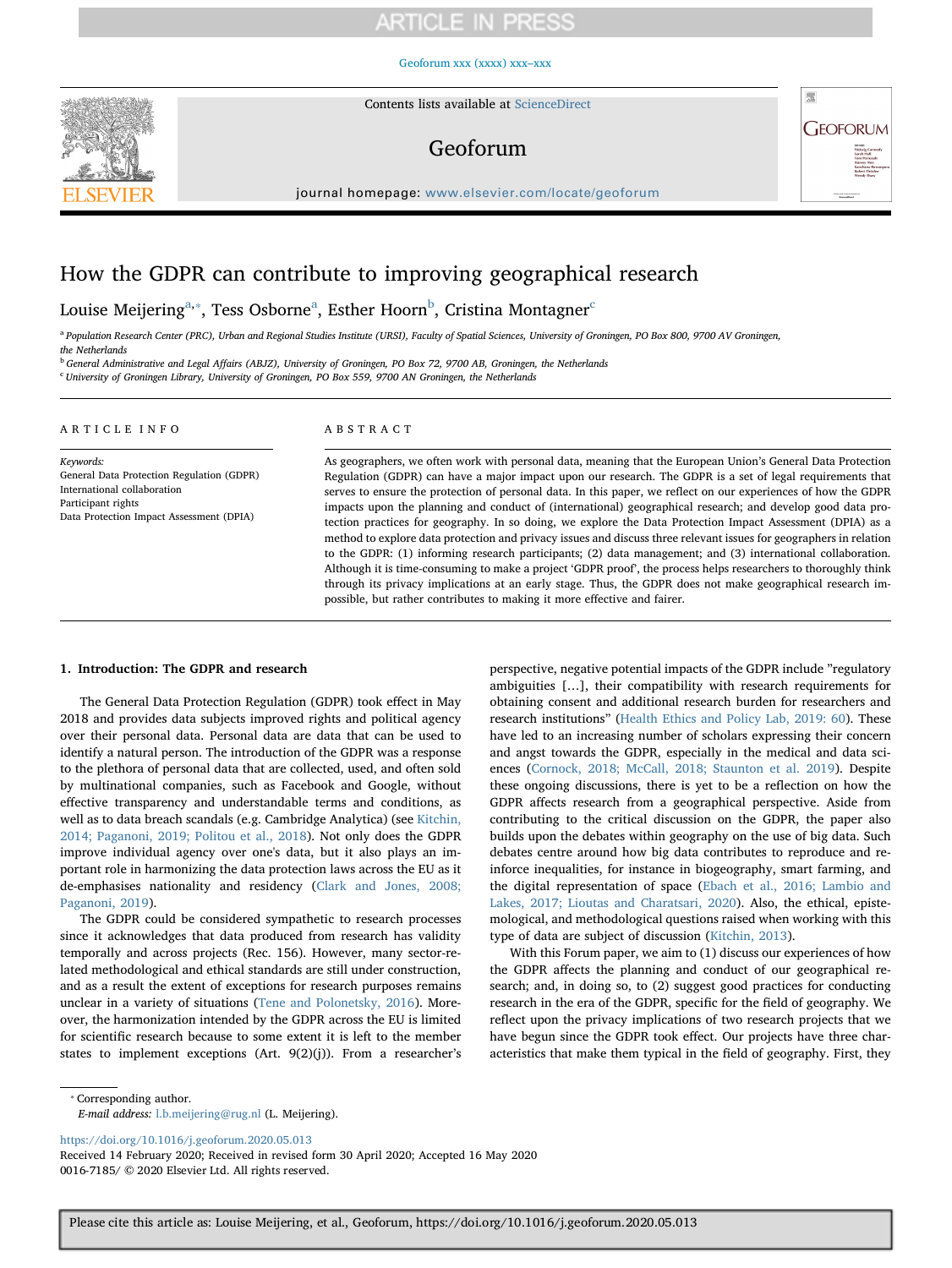## <span id="page-1-0"></span>Box 1

A Data Protection Impact Assessment (DPIA).

A DPIA is a self-assessment exercise to identify and reduce the risks associated with the use, management, and processing of data [\(Binns, 2017\)](#page-3-2). In research projects that collect and process personal data, a DPIA is often mandatory. According to the GDPR, the purpose of a DPIA is "to identify possible data breaches" and "high-risk data processing", assess the risks related to the rights of data subject, and come with mitigating measures (Art. 35). In the context of a research project, a DPIA is a collaborative effort of researchers, data consultants, legal and security advisors, data subjects, and privacy coordinators, and is led by a Principal Investigator (PI).

Several models that serve to guide the DPIA process have been developed, although none of these have been specifically designed for research projects (see, for example, [Bieker et al., 2016; Ministerie van BZK, 2017\)](#page-3-3). While conducting the DPIAs for our research projects, we followed the model developed by [Bieker et al. \(2016\),](#page-3-3) which is based on six privacy and security protection goals: confidentiality, integrity, availability, unlinkability, intervenability, and transparency. A DPIA assesses the risks associated with these goals and to produce measures to mitigate these risks. As such, a DPIA enables researchers to effectively embed privacy in the project's design and throughout its life cycle.

have an international character, where we conduct fieldwork and collaborate with researchers in different countries. Second, our research design includes a mixed-methods approach, where we combine spatial (GPS) and qualitative data. Third, we typically work with participants who can be characterised as 'vulnerable'.

In assessing the privacy implications of two of our externally funded research projects we conducted a Data Protection Impact Assessment (DPIA). A DPIA aims to identify privacy risks in a (research) project, and to develop measures to mitigate these risks ([Box 1\)](#page-1-0). While conducting the DPIAs we identified three issues that can have a significant impact on geographical research; namely, informing participants, data management, and international collaboration. We explore each issue in turn, reflecting upon the various techniques we adopted to mitigate the impact they had on our research planning and conduct. To conclude, we discuss the benefits and difficulties that arise from our approach to data protection and present discipline-specific good practices.

# <span id="page-1-1"></span>2. Informing research participants

The GDPR requires that a variety of information should be provided to research participants, including the (lawful) purposes for processing the personal data; the storage period for that data; and how the data will be shared and stored; and the contact details for data processors ([ICO, 2019\)](#page-4-5). However, there is an inevitable challenge implied in having to provide a vast amount of complex information in a digestible way.

In our projects, where we work with older participants who experience memory loss and/or have suffered a stroke, we had to develop 'GDPR-proof' information and consent forms. This resulted in a first draft that consisted of eleven-pages of text and despite our sincere attempt to give thorough, detailed, and transparent information to the participants, the information was perceived as overwhelming by our potential participants. While participants may be fully involved and informed (legally) with 'GDPR-proof' information, they may understand less of what they are consenting to and/or what the research is about. Specifically, for people with dementia or memory problems, it has been argued that they are more vulnerable to "information overload" meaning that obtaining informed consent can be particularly difficult ([Novitzky et al., 2019: 178\)](#page-4-6). In our projects, we reduced the information as much as possible but without compromising the GDPR requirements with two main strategies: (1) providing information in different layers; and (2) supporting text with infographics to facilitate understanding ([Fig. 1](#page-2-0)).

In one of our projects, we developed four distinct layers of information that potential participants are provided with. The first layer is a one-page leaflet with the announcement that we are looking for research participants, information on inclusion criteria and what participation entails, supported with infographics and a picture, and contact information including logos. The second layer is a two-pager, which contains a bit more written information about the project as well as photos of the research team. The third layer consists of an invitation letter with information sheet and informed consent form. These are again supported with the visual material and the infographics that were used in the first two layers of information. The information sheet contains information about the project and its aims, participation and data collection, risks of participation, what we do with the participants' data, participants' rights and contact information. The fourth layer consists of more technical information on data management and privacy, which is referred to in the information sheets and available through the project's website. This is information that participants are typically hardly interested in or find difficult to take in. An important reflection is that we see our printed material as having a supportive role, and that it complements the verbal information and explanations that we give to (potential) participants.

### 3. Data management

Additionally, we identified risks connected to the management of data collected from our research participants. The data management conditions of the GDPR align with the rulings of research funders and universities, who require data management assessments and agreements to be made before commencement of data collection in a Data Management Plan (DMP). A DMP aligns with the DPIA measures. It details what data are collected and from whom; as well as how and where the data are transferred, stored, and exchanged for the duration and aftermath of the project [\(Michener, 2015](#page-4-7)).

Creating and maintaining a DMP is useful, but we believe that the research community could benefit from additional guidance as to what constitutes a good DMP. In this context, it is worthwhile to mention that, to-date, we have not received feedback on any DMP we have written. This is a missed opportunity, as we are convinced the quality of our DMPs would be enhanced by feedback from other people beyond our collaborators and advisers. We would therefore recommend to streamline the DMP process and developing a thorough system through which feedback is given and incorporated.

An important part of data management is being able to store and work with data in a secure work environment. To accommodate this, our ICT department developed a so-called Virtual Research Workspace (VRW). The VRW enables us to store and analyse personal data in a secure way. It requires two-factor authentication (password and textmessage). Also, the internet cannot be accessed when working on it. Additionally, people with access to the VRW are allocated different rights associated with reading or writing files, as well as up- and downloading rights ([Table 1](#page-2-1)). Finally, access rights to different folders and files can be managed by the PI.

While we are lucky to have access to such a workspace, we are one of the first groups to work on the VRW and have encountered some of the 'teething troubles' with a new system. For instance, we encounter problems with uploading documents, accessing other drives, and getting the software we need (such as ArcGIS) onto the VRW. Additionally, we are charged usage fees for using the VRW; and while this is paid through our project budgets, not all researchers have the luxury of working in externally funded projects, and therefore not the means to pay for a VRW – even if the GDPR might require this.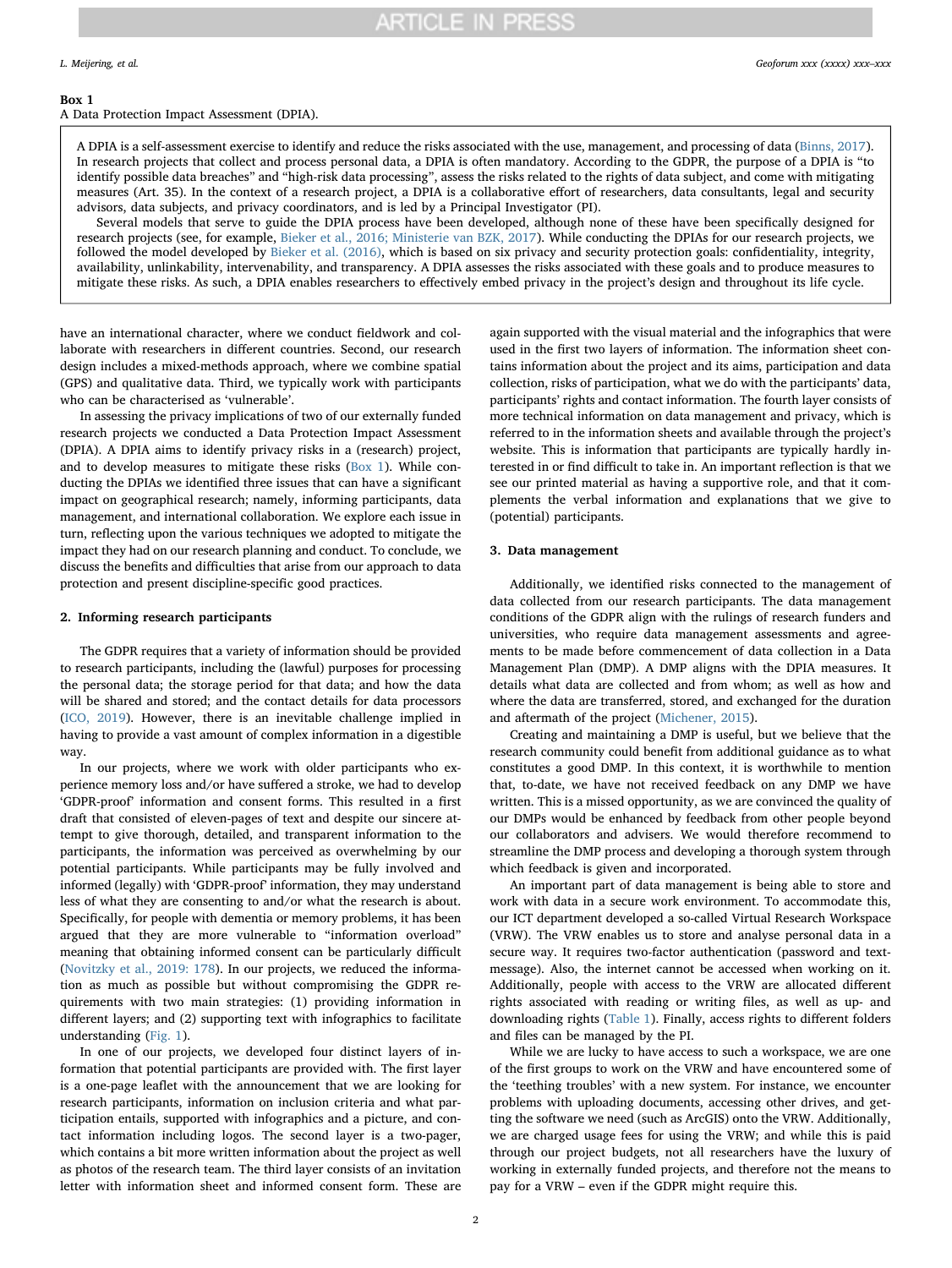# <span id="page-2-0"></span>1.2. Duis quis enim nisi.

Quisque molestie felis turpis, non venenatis quam efficitur sit amet. Duis ornare ante arcu, at sollicitudin libero volutpat ac. Curabitur elementum egestas mi non finibus. Integer sed dignissim tortor, id ultricies leo. Vestibulum eu dui convallis, fringilla justo dignissim, sollicitudin metus. Vivamus consectetur aliquet eros, sed fermentum massa lobortis et. Etiam imperdiet metus ac nisl dignissim, eu rutrum urna facilisis. Donec metus orci, elementum ut arcu eget, lacinia pulvinar eros. Nulla luctus felis at tortor imperdiet consequat.

 $55+$ Donec ac hendrerit erat.



Aliquam ac ipsum risus.



Nullam pretium, augue non pretium dignissim, orci neque varius ligula, eu laoreet ipsum risus quis lorem.



Duis suscipit eros elit.

Suspendisse eu placerat dui. Vivamus congue, leo sit amet pharetra sollicitudin, nulla velit gravida enim, sed consequat sapien dui eu felis. Integer sed dui eu diam varius vehicula vitae sit amet erat. Nulla auctor non tellus at tempus. Nam purus massa, interdum ac malesuada quis, blandit quis tellus. Sed quis augue vel tortor ullamcorper varius. Sed sed rutrum nisi, vel hendrerit enim. Ut vitae dapibus augue. Nullam rhoncus posuere mauris, nec elementum diam dictum sed. Praesent in nunc eget leo rhoncus maximus.

# 1.3. Nulla facilisi.



Aenean luctus, felis sed tristique fermentum, magna leo dictum elit, nec pulvinar erat nisl quis dolor. Sed sodales lacus vitae turpis egestas hendrerit. Fusce vitae nulla dui. Sed vel dapibus eros, vel pharetra dui. Praesent purus odio, pulvinar in suscipit sagittis, vulputate in dui. Sed nec egestas nulla, a pharetra leo. Donec feugiat eros sit amet urna dapibus rutrum.



In ultricies sodales ligula, et iaculis orci. Curabitur nisl lectus, ornare a imperdiet quis, dictum sed nulla. Duis quis enim nisi. Vestibulum malesuada, diam ac varius sodales, turpis lorem porta lectus, nec lobortis erat risus id augue. Sed nec erat a mi lacinia tincidunt sed vehicula leo.



Nam eu urna eu dolor vulputate vestibulum iaculis quis purus. In ac velit ac neque mollis suscipit vitae ut nisi. Nam mauris quam, vestibulum consequat aliquet vitae, posuere non eros. Vivamus condimentum sapien non ipsum ornare, at semper ex bibendum. In interdum varius efficitur. Donec auctor tellus dolor, sit amet feugiat purus dictum et.

Fig. 1. . Example of infographics used in the information for participants.

<span id="page-2-1"></span>

| Table 1 |                                                |  |
|---------|------------------------------------------------|--|
|         | Definition of the roles and rights on the VRW. |  |

| Rights                                                              | Changing files on VRW*                    |                                       | Data transfer to/from<br>$VRW^{**}$   |
|---------------------------------------------------------------------|-------------------------------------------|---------------------------------------|---------------------------------------|
| Research Roles                                                      | H: (Personal<br>drive)                    | G: (Group<br>drive)                   | All drives                            |
| Controller<br>Data Manager<br>Researcher+<br>Researcher<br>Reviewer | R / W<br>R / W<br>R / W<br>R / W<br>R / W | R / W<br>R / W<br>R / W<br>R / W<br>R | U/D<br>U/D<br>U<br>neither<br>neither |

<span id="page-2-2"></span> $*$  R = Read rights; W = Write rights.

<span id="page-2-3"></span>\*\* U = Upload rights; D = Download rights.

## 4. International collaboration

The field of geography prides itself on collecting data and working with collaborators around the world. Consequently, the transfer of data across national borders is common in geographical research. As we discussed in the introduction, the GDPR allows member states to implement exceptions. This may lead to inter-country differences in the law, which in turn make international fieldwork and academic collaboration more difficult ([EPRS, 2019](#page-4-8)). In the case of collaborations and data collection beyond the EU, it is important to note that GDPR safeguards apply to all personal data that are processed in the EU, and to all personal data collected from European citizens, irrespective of the place where they are processed (Art. 3). This means that, if personal data are transferred either into or out of the EU, the legislative power of GDPR applies. This may sound straightforward but we found that this is sometimes difficult to put in practice.

With regard to data collection beyond the EU, data transfer back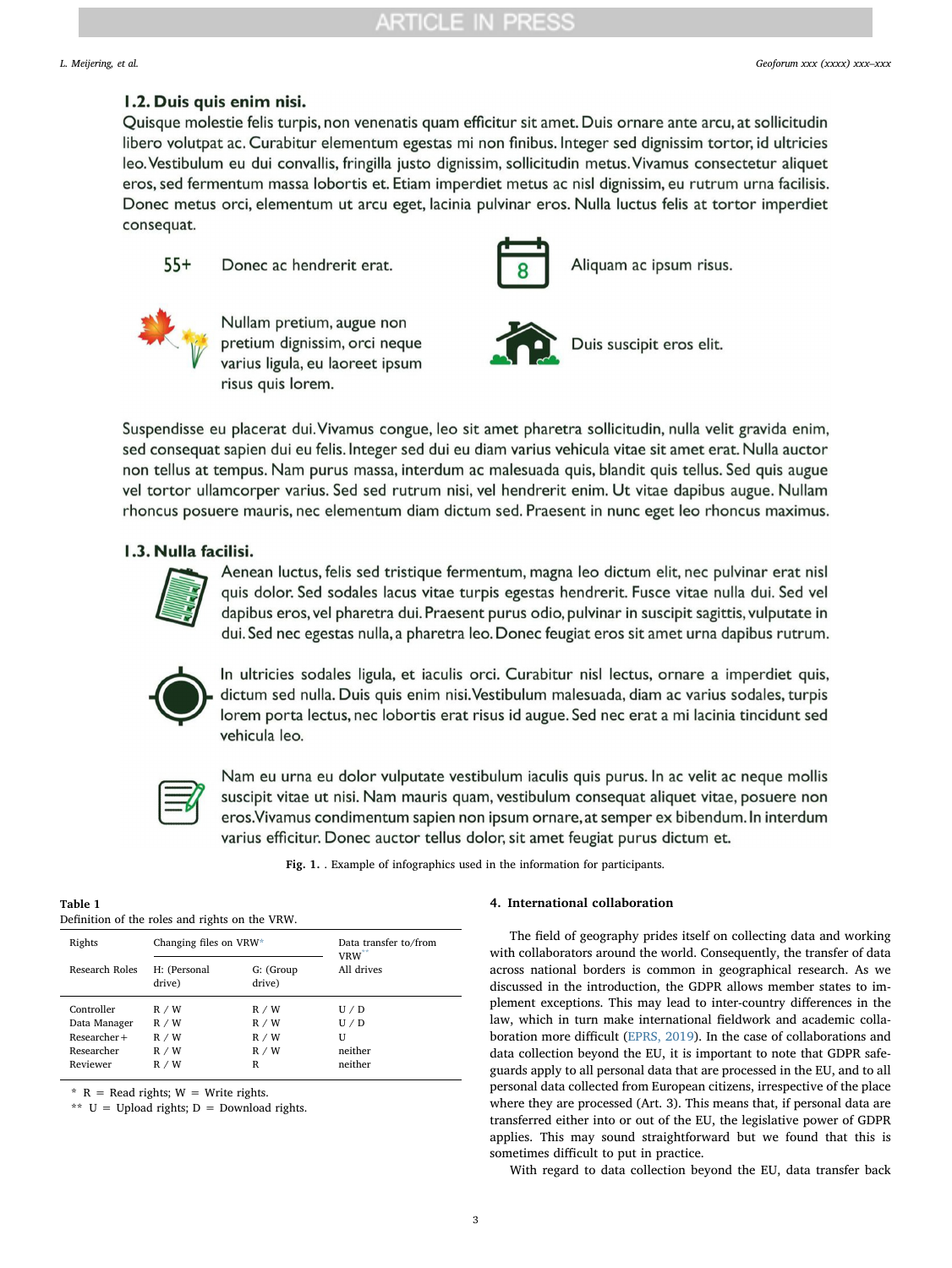into the EU can be tricky. For example, India's Data Protection Bill imposes restrictions on exporting personal data, means that only pseudonymised data can leave the country. Additionally, and following Brexit, the UK has forbidden the import of personal data into the country (personal communication with Lancaster legal officer). Such restrictions pose challenges to international collaborations, where we work with personal data that are difficult to pseudonymise, such as location data.

Another challenge we encountered while conducting fieldwork beyond the EU, is that as EU-based researchers, we are obliged to provide our research participants both inside and beyond the EU the detailed information discussed in [Section 2.](#page-1-1) As participants outside the EU are not accustomed to the GDPR as the legislative context, our 'GDPRproof' information sheets and consent forms may be even more overwhelming than for EU-based participants, and thus weaken the trust and rapport between researcher and researched.

Furthermore, we have encountered different understandings of data protection, ethics and privacy during our collaborations with researchers beyond the EU (where the GDPR does not apply). For instance, for one of our collaborators, ethical issues centred around inclusion criteria for participants, whereas we were more focused on informed consent. After this realisation, we have sought ways to overcome these differences. In so doing, we decided to start from our joint interest: one of our research objectives, which is to compare the housing experiences and opportunities for older adults who experience memory issues in three different welfare contexts. We organised a session, to discuss how to go about exchanging and jointly analysing data to achieve this objective. Our discussion was informed by the legal and ethical issues and possible measures that we had identified in the DPIA process, and helped us to consider how to achieve international comparison in the best possible way. Although we recognise the value of guidance on international data transfer [\(EDPB, 2018\)](#page-4-9), discussions between academics 'on the ground' are vital in making data exchange a success. Overall, we feel that different legal and ethical frameworks do make international collaboration more difficult, because they result in considerable time and effort that needs to be spent on harmonising these frameworks in research practice.

# 5. Discussion and conclusion

Through our discussion around the Data Protection Impact Assessment (DPIA) process, we have discussed how informing research participants, data management, and international collaboration can be impacted by the GDPR. By reflecting on our experiences of the GDPR and the planning and conduct of our geographical research we have devised good practices specific for the discipline, and enriched the discussion on the GDPR's influence on research in general.

With regard to informing research participants, we found that the GDPR encourages researchers to inform their participants thoroughly, and provide participants with more agency over their data (e.g. to enable them, for instance, to withdraw whenever they want). This should contribute to building trust and rapport. However, we found that participants can feel overwhelmed when presented with such thorough information leading to mistrust and a lack of autonomy (see also [Health](#page-4-2) [Ethics and Policy Lab, 2019](#page-4-2)). We tried to resolve this issue by presenting participants with layered information, supported by infographics and gradually building up in complexity. This ties in with other efforts, such as around the use of animations in informed consent (Hong [et al., 2012](#page-4-10)). Then, in our experiences around data management, including transfer, storage, analysis and sharing, we found the Data Management Plan (DMP) a potentially useful tool that could be further enhanced by expert feedback. Having a secure workspace for data storage and analysis is vital for the safety of data, but is also fraught with practical challenges, for instance around software availability. Finally, turning to international fieldwork, we discussed the implications of working with participants and collecting data outside the EU as well as the associated data transfer issues. Furthermore, we have demonstrated how the different ethical and legal frameworks within and beyond the EU can hinder effective collaboration. Our advice would be to start from the researchers' perspectives and needs in addressing this.

As is common throughout the academic community, we are supported in addressing privacy-issues by our Research Data Office (RDO) and legal advisors. Such support for researchers is now fundamental, not only for good research practice but also because funding agencies, such as the ERC demand a DPIA in the data management and ethical requirements for projects [\(IAPP, 2019](#page-4-11)). This underlines the fact that addressing privacy issues in academic research is a shared responsibility between researchers and their institutions: as institutions require researchers to acquire external research funding, they have a duty of care to make running such projects possible. In line with this, the university made e-learning material available that enables practice with the principles of the GDPR ([University of Groningen, 2020](#page-4-12)).

A general issue that we want to raise, is the time-investment that is needed to address the privacy issues relevant to (geographical) research projects. In our experience, this time-investment is high: as researchers, we have to gain understanding of relevant privacy issues and ways to tackle these. Furthermore, we have to explain the particulars of our research projects to support staff to enable them to give effective advice. Although we do see the benefits of addressing the privacy implications of research projects at an early stage, the workload associated with it is high and not always manageable. We would like to position this issue more broadly in debates around the neoliberalist university in geography ([Berg et al., 2016; Riding et al, 2019\)](#page-3-4). In this context, addressing privacy issues in research is often yet another task that needs to be done in everyday realities of competition and production and adds to the ever-increasing pressure placed on academic staff.

Whilst we are critical of the DPIA process, we do acknowledge the strengths of the process. Data security, clarity with regard to processor responsibilities, and research collaborations within the EU are enhanced, as well as the autonomy of research participants. As the DPIA is a new method in geographical research, it is a learning process that requires a significant amount of work. To reduce the effort and the workload for future researchers and support staff, we suggest that is it important to establish ethical codes of conduct and standard procedures with so-called reference DPIAs for research scenarios. We hope to have contributed an initial building block towards this to demonstrate that the GDPR does not make geographical research impossible, but rather contributes to making it more effective and fair.

## Funding statement

Louise Meijering and Tess Osborne would like to acknowledge the funding they have received from the European Research Council (ERC) under the European Union's Horizon 2020 research and innovation programme (Meaningful Mobility, Grant Agreement No. 802202). Louise Meijering also acknowledges the funding she has received from the Joint Programming Initiative More Years, Better Lives, carried out by the Netherlands Organisation for Health Research and Development (COORDINATEs, Project No. 9003037412).

## References

<span id="page-3-4"></span>Berg, L.D., Huijbens, E.H., Gutzon Larsen, H., 2016. Producing anxiety in the neoliberal university. Can. Geograph. 60 (2), 168–180. [https://doi.org/10.1111/cag.12261.](https://doi.org/10.1111/cag.12261)

<span id="page-3-3"></span>[Bieker, F., Friedewald, M., Hansen, M., Obersteller, H., Rost, M., 2016. A Process for Data](http://refhub.elsevier.com/S0016-7185(20)30131-7/h0010) [Protection Impact Assessment under the European General Data Protection](http://refhub.elsevier.com/S0016-7185(20)30131-7/h0010) [Regulation. In: Rannenberg, K., Ikonomou, D. \(Eds.\), Privacy Technologies and](http://refhub.elsevier.com/S0016-7185(20)30131-7/h0010) [Policy. Fourth Annual Privacy Forum \(APF\), Frankfurt, Heidelberg, New York,](http://refhub.elsevier.com/S0016-7185(20)30131-7/h0010) [Dordrecht, London](http://refhub.elsevier.com/S0016-7185(20)30131-7/h0010).

<span id="page-3-2"></span>Binns, R., 2017. Data protection impact assessments: a meta-regulatory approach. International Data Privacy Law 7 (1), 22–35. [https://doi.org/10.1093/idpl/ipw027.](https://doi.org/10.1093/idpl/ipw027)

<span id="page-3-0"></span>[Clark, J., Jones, A., 2008. The spatialities of Europeanisation: territory, government and](http://refhub.elsevier.com/S0016-7185(20)30131-7/h0020) power in "Europe"[. Trans. Instit. British Geograph. 33 \(3\), 300](http://refhub.elsevier.com/S0016-7185(20)30131-7/h0020)–318.

<span id="page-3-1"></span>[Cornock, M., 2018. General Data Protection Regulation \(GDPR\) and implications for](http://refhub.elsevier.com/S0016-7185(20)30131-7/h0025)